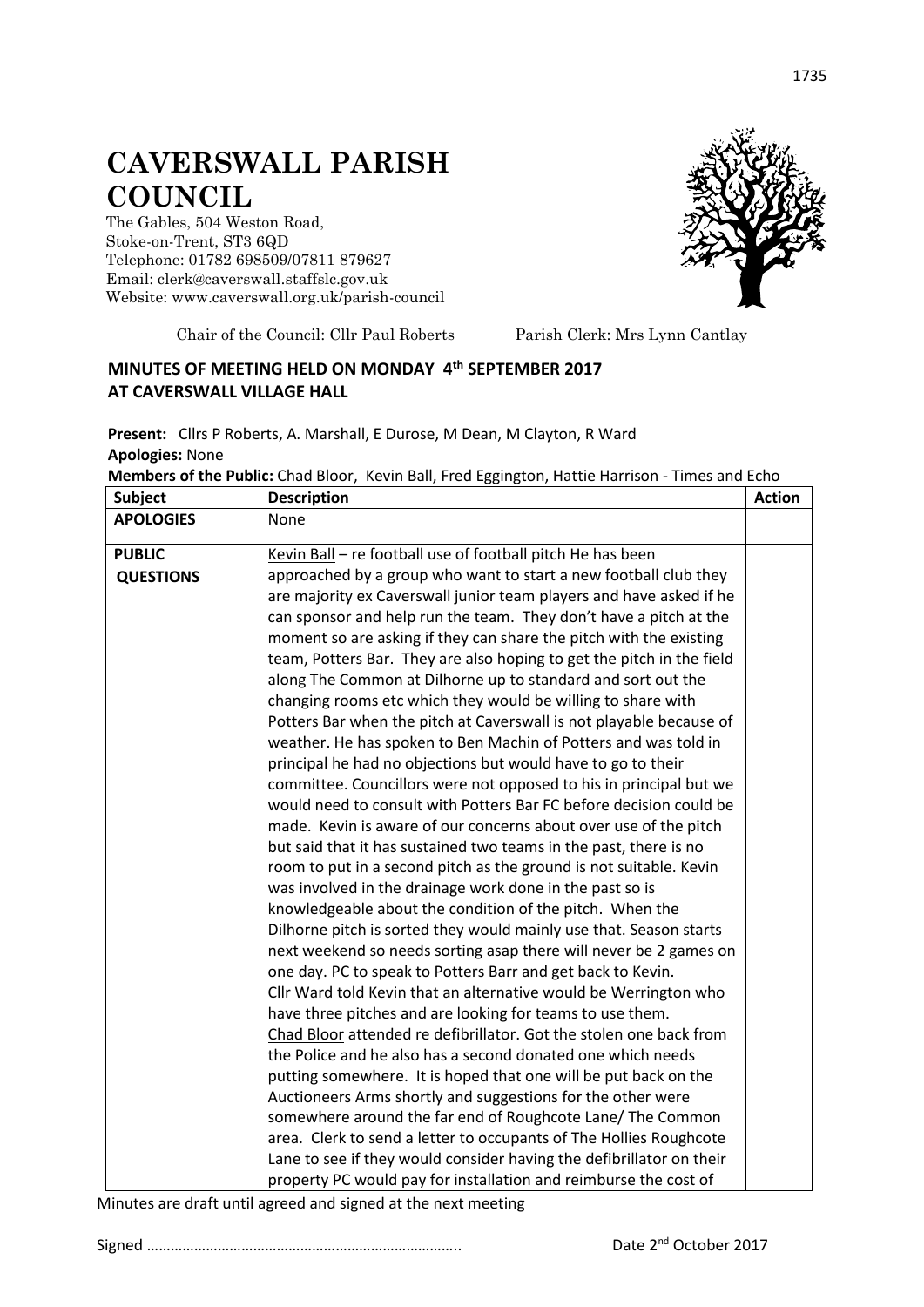| <b>Subject</b>         | <b>Description</b>                                                     | <b>Action</b> |
|------------------------|------------------------------------------------------------------------|---------------|
|                        | the electricity needed annually approx £20.00.                         |               |
|                        | Fred Egginton asked what was happening about the 2 dead trees          |               |
|                        | along the Dams and was told these were to be replaced in October       |               |
|                        | when the condition for planting are best.                              |               |
|                        | He also is concerned about the perennial parking problems with         |               |
|                        | schools. PC advised that there is no answer to the problem it is a     |               |
|                        | nationwide problem around schools. Clerk to write to both schools      |               |
|                        | to ask for letter to go to parents asking that they are considerate    |               |
|                        | how they park. Also to mention that since the Croft was built          |               |
|                        | parents were coming down the path from St Filumenas passing the        |               |
|                        | cemetery to the Croft entrance and crossing the road there, where      |               |
|                        | there is no lollipop person, and in his opinion is dangerous, Clerk to |               |
|                        | mention this in letter to school.                                      |               |
|                        | Clerk to contact the Police and ask for the local PCSO attend the      |               |
|                        | area to try and enforce sensible considerate parking by parents.       |               |
|                        | Fred Egginton also advised that he has seen vehicles "putting their    |               |
|                        | foot down" as soon as they get around the bend by the church and       |               |
|                        | going too fast to get registration numbers this also to be             |               |
|                        | mentioned to Police. He asked if there was any possibility for         |               |
|                        | "bumps" to be put on this stretch of road, Cllr Ward advised that      |               |
|                        | this was highly unlikely and very costly would have to be shared       |               |
|                        | 50/50 between County Council and Parish Council.                       |               |
|                        |                                                                        |               |
| <b>MINUTES</b>         | It was resolved that the minutes of the previous month's meeting       |               |
|                        | were to be signed as a true and correct record.                        |               |
| <b>DECLARATION OF</b>  | Cllrs Roberts - planning                                               |               |
| <b>INTEREST</b>        |                                                                        |               |
| <b>REPORTS</b>         | County Councillor - finally met with David Greatbach SCC Highways      |               |
| <b>COUNTY/DISTRICT</b> | and gave him a list of concerns with all issues throughtout his        |               |
| <b>COUNCILLORS</b>     | division. SCC are in process of creating a link on their website which |               |
|                        | will show their programme of works and will show what is               |               |
|                        | happening and when, by division/area.                                  |               |
|                        | Scc had advised by email that the Roughcote Lane potholes had          |               |
|                        | bene done but as of tonight this was not so, Clerk had also received   |               |
|                        | an email to this effect to, he has email them to say not done, Clerk   |               |
|                        | will send email too. Hopefully this will not mean that it goes back    |               |
|                        | to the bottom of the list.                                             |               |
|                        | Leek Hospital is to have a full consult. Possibility for using it to   |               |
|                        | Dementia care but talks on this are in its infancy but this might just |               |
|                        | save the hospital.                                                     |               |
|                        | Consultations at moment include the Local Plan and Matthew Ellis       |               |
|                        | the Police and Crime Commisioner is consulting on the possible         |               |
|                        | merge of the Police and Fire Services - SCC said don't want that to    |               |
|                        | happen they need to be separate.                                       |               |
|                        | Consultation on bus services to reduce budget and looks like           |               |
|                        | Caverswall will lose the bus service. Suggests PC should response. It  |               |
|                        | costs £20.00 for each person using the service cheaper to provide      |               |
|                        | taxi service. Bus services are subsidised by SCC but cannot see why    |               |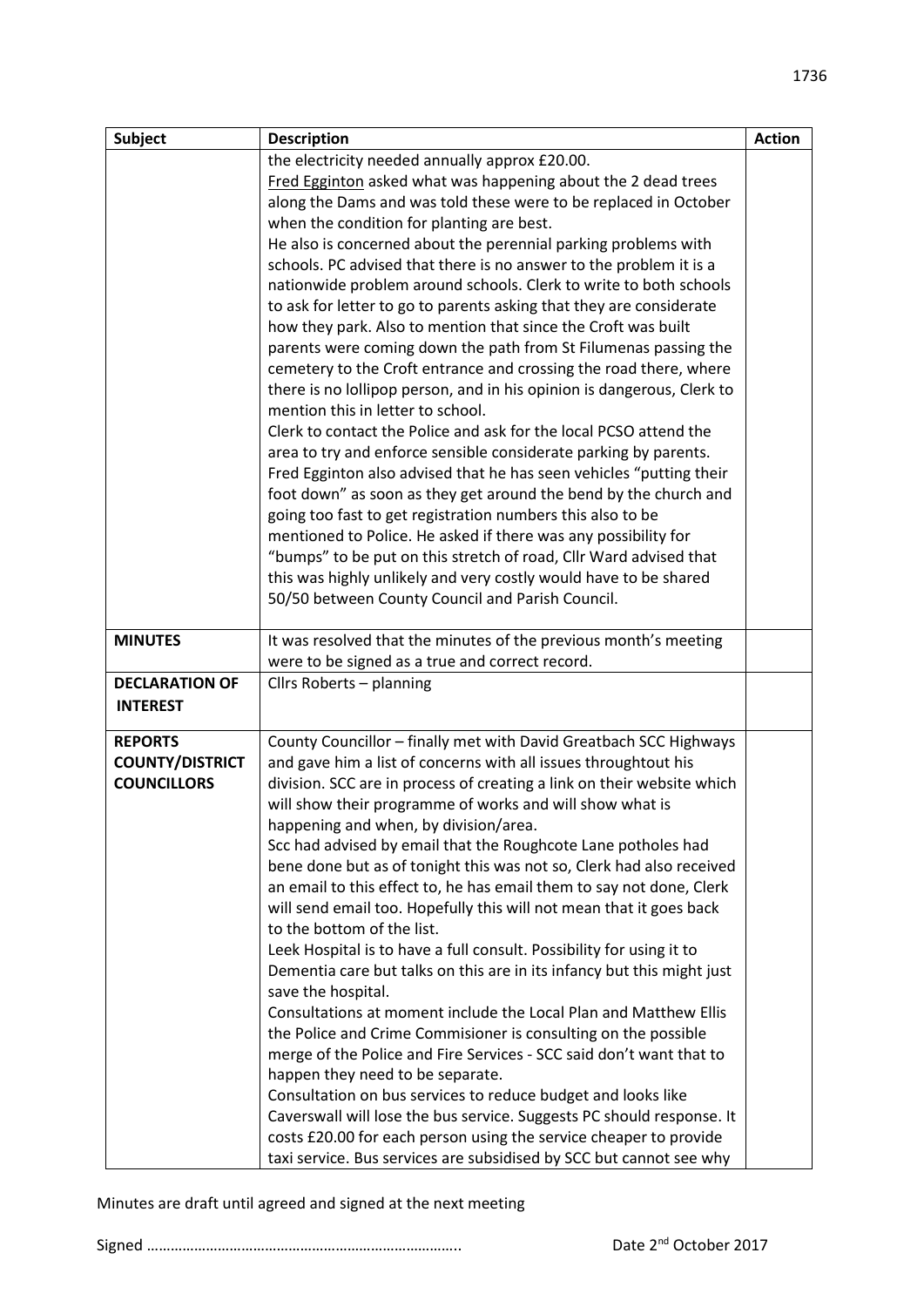| <b>Subject</b>         | <b>Description</b>                                                                                                      | <b>Action</b> |
|------------------------|-------------------------------------------------------------------------------------------------------------------------|---------------|
|                        | if we lose our service money from our Council Tax should pay to                                                         |               |
|                        | subsidise services elsewhere in the County.                                                                             |               |
|                        | Met with Brian Johnson and Robin MacDonald re the recent Castle                                                         |               |
|                        | planning application which 5 days before it was due to go to the                                                        |               |
|                        | Planning Committee Robin was told by SMDC they needed                                                                   |               |
|                        | more/amendments to the submitted documents. The castle is                                                               |               |
|                        | being marketed for sale at £5m and BBC wanted to come and do a                                                          |               |
|                        | feature on this but when they arrived they were stopped by SMDC                                                         |               |
|                        | as this would break the current Enforcement notice regarding                                                            |               |
|                        | filming and if they went ahead with filming that they would be                                                          |               |
|                        | sued - this seems contrary to what was stated in the SMDC letter                                                        |               |
|                        | to the PC regarding what was allowed under the Enforcement                                                              |               |
|                        | notice.                                                                                                                 |               |
|                        |                                                                                                                         |               |
| HANDYMAN/              | Clerk to contact the Church to ask that they cut back the conifer                                                       |               |
| <b>LENGTHSMAN</b>      | which is over hanging the road and obscuring visibility around the                                                      |               |
|                        | bend.                                                                                                                   |               |
|                        | Handyman to be asked to litter pick on the Footpath down to                                                             |               |
|                        | Salters Farm as there is lots of paper/takeway wrappers there.                                                          |               |
|                        | Clerk to contact Robin MacDonald to asked that he trims back the                                                        |               |
|                        | roadside hedges asap along The Dams and School Lane, they are                                                           |               |
|                        | causing vehicles to move into the middle of the road. Clerk to                                                          |               |
|                        | advise that as is the usual policy that unless this is done with 21                                                     |               |
|                        | days we will contact SCC to ask that they do it and they will in turn                                                   |               |
|                        | invoice him for the work.                                                                                               |               |
|                        | The Bunns also to be contacted to ask that they cut back their                                                          |               |
|                        | portion the roadside hedge stating the same conditions are for the                                                      |               |
|                        | Castle.                                                                                                                 |               |
|                        | Potters Bar FC have asked that the Lenghtsman does not cut the                                                          |               |
|                        | football pitch because the cuttings are being left they will                                                            |               |
|                        | undertake the cutting of the pitch, all agreed. Clerk to contact                                                        |               |
|                        | Lengthsman about this and confirm that the PC is happy with the<br>football club to cut the pitch.                      |               |
|                        |                                                                                                                         |               |
|                        | Clerk to ask Lengthsman to include the grass verge outside Care<br>Home by Bickertons in his regular cutting programme. |               |
|                        |                                                                                                                         |               |
|                        | With the recent works along School Lane by Western Power the                                                            |               |
|                        | verges have been dug up. Once job is completed condition of                                                             |               |
|                        | verges to be looked at and ensure that they are properly reseeded.                                                      |               |
|                        | Contact is Ian at Western Power - 07841 057642 - Clerk to sepak to                                                      |               |
|                        | him.                                                                                                                    |               |
|                        |                                                                                                                         |               |
|                        | No response was received from advert for general handyman to                                                            |               |
|                        | undertake small jobs in the parish. Clerk to place a further advert                                                     |               |
|                        | on the Facebook page.                                                                                                   |               |
|                        |                                                                                                                         |               |
| <b>MATTERS ARISING</b> | <b>HIGHWAYS ISSUES -</b>                                                                                                |               |
| <b>FROM PREVIOUS</b>   | 110/17 - Grids and Drains                                                                                               |               |
| <b>MEETINGS</b>        | Ongoing                                                                                                                 |               |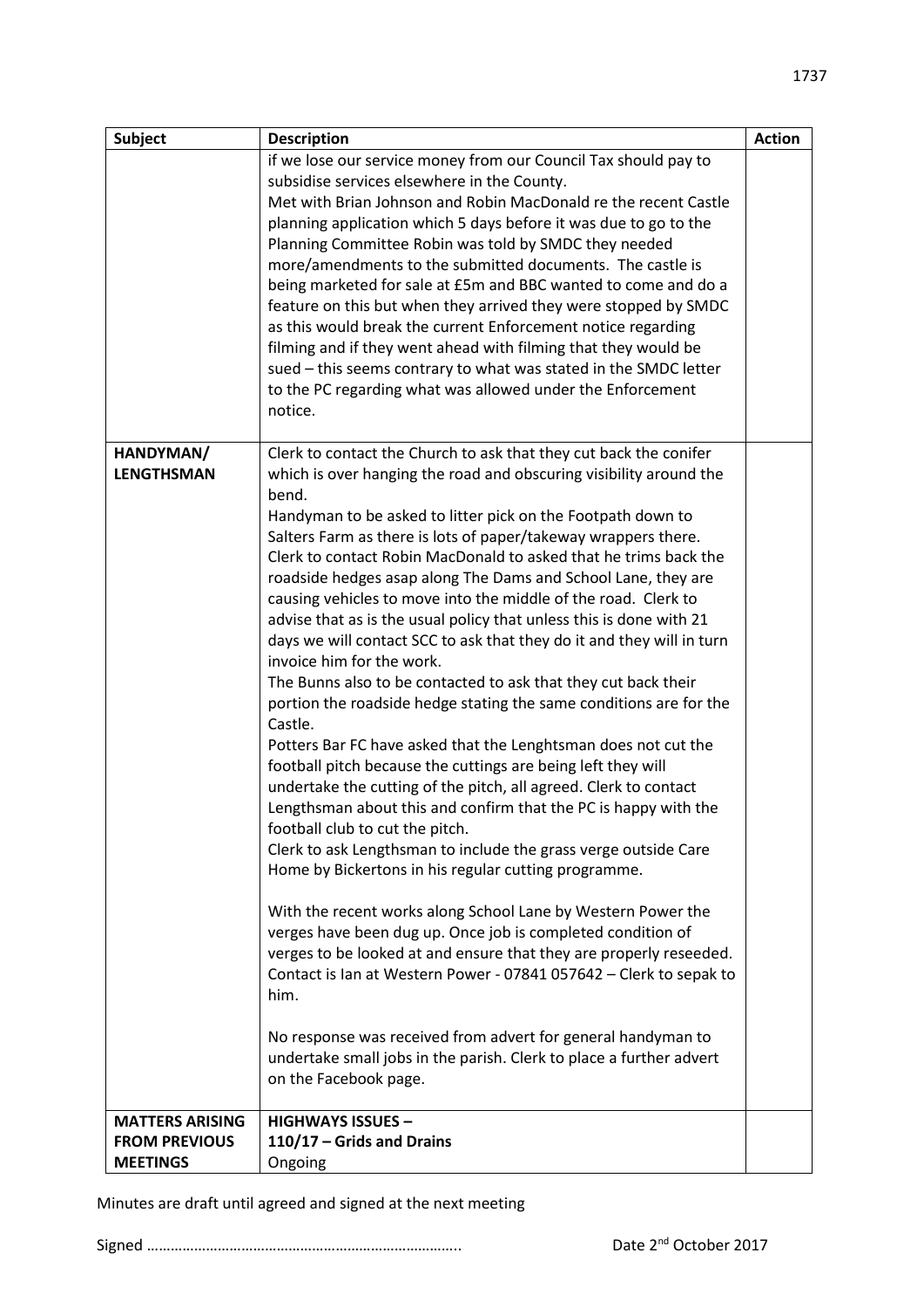| <b>Subject</b> | <b>Description</b>                                                       | <b>Action</b> |
|----------------|--------------------------------------------------------------------------|---------------|
|                | $111/17$ - Footpaths                                                     |               |
|                | No reports                                                               |               |
|                | 112/17 - Access to bus stop in The Square                                |               |
|                | (99/17, 81/17, 66/17, 51/17)                                             |               |
|                | Ongoing.                                                                 |               |
|                | 113/17 - Playing fields/bollards village hall                            |               |
|                | (100/17, 82/17, 69/17, 54/17)                                            |               |
|                | These now installed.                                                     |               |
|                | 114/17 Village Signs - Caverswall                                        |               |
|                | (101/17, 83/17)                                                          |               |
|                | On going                                                                 |               |
|                | 115/17 Millennium Garden-                                                |               |
|                | (102/17, 84/17)                                                          |               |
|                | Cllr Durose stated that a brown bin is needed $-$ it was agreed that     |               |
|                | the PC would buy one, Cllr Roberts to arrange with SMDC and also         | <b>PR</b>     |
|                | to check that they will empty without being charged.                     |               |
|                | They need to replace some of the sleepers which are rotten, PC has       |               |
|                | $2 - 8'$ x 4' left, think they will require 6 sleepers a, Cllr Durose to | <b>ED</b>     |
|                | check on size and let Clerk now exactly what is needed.                  |               |
|                | 116/17 Stolen Defibrillator                                              |               |
|                | (103/17, 87/17)                                                          |               |
|                | This has now been returned to the Parish Council by the Police and       |               |
|                | has been checked out by Chad Bloor and is in full working order.         |               |
|                | See also Public Questions re its installation and also about             |               |
|                | additional donated defibrillator.                                        |               |
|                | 117/17 Register of Assets                                                |               |
|                | (104/17, 88/17)                                                          |               |
|                | Still to be finalised, Clerk to add the tree in The Square to the        | Clerk         |
|                | register                                                                 |               |
|                | 118/17 Flag pole for the village                                         |               |
|                | $(1-5/17, 89/17)$                                                        |               |
|                | Still awaiting on information for suppliers.                             |               |
|                | 119/17 Wall by railings and around the tree in The Square                |               |
|                | (106/17, 90/17)                                                          |               |
|                | Email received from Rob Steele at SCC advising that this needs to        |               |
|                | be submitted to the contact centre to ask that inspector goes out        |               |
|                | to look at the works. Email to be sent to contact centre and to send     |               |
|                | photos and ask that they let us know when inspector is there so we       |               |
|                | can show them exactly what we think is needed.                           |               |
|                | 120/17 Auctioneers Arms update                                           |               |
|                | Offer made by Group was refused – but they are applying for an           |               |
|                | extra grant from SCC but can only be used for refurbishment.             |               |
|                | Which will "free up" some of the funds to increase the offer price.      |               |
|                | It is still very hopeful that the sale will be achieved.                 |               |
|                | <b>Unresolved Items:</b>                                                 |               |
|                | Cllr Durose reported that she had seem youngsters swinging from          |               |
|                | the height barrier bars she had told them to stop but is concerned       |               |
|                | that they might get hurt if they fall off and asked if this happened if  |               |
|                | it would be the responsibility of the Parish Council. Clerk to check     | Clerk         |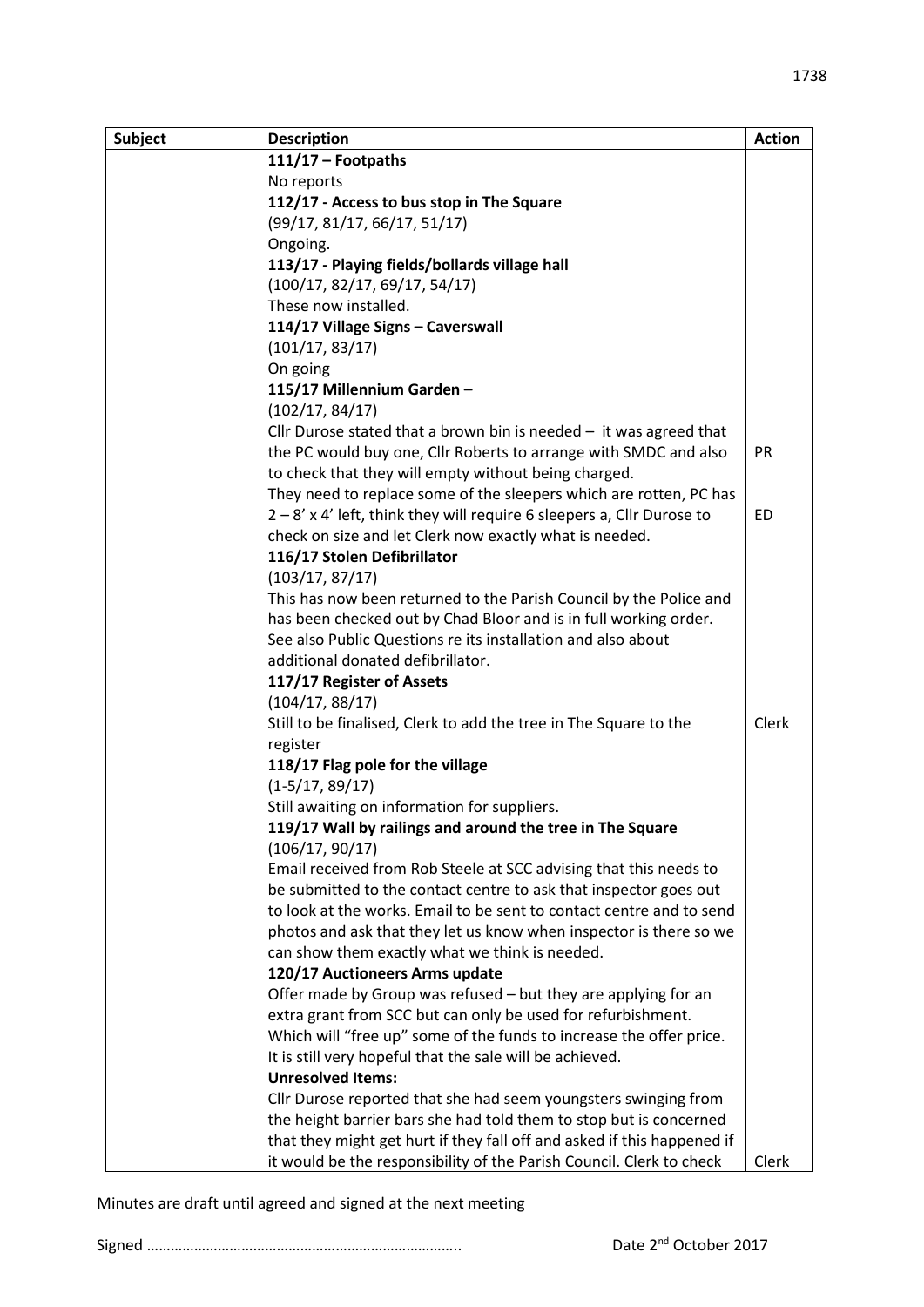| <b>Subject</b>        | <b>Description</b>                                                  | <b>Action</b> |
|-----------------------|---------------------------------------------------------------------|---------------|
|                       | on insurance cover and speak to Insurance company to clarify our    |               |
|                       | position.                                                           |               |
|                       | It was also agreed that 2 new signs were need for the gates. Clerk  | Clerk         |
|                       | to word and get quote then advise all Councillors before ordering.  |               |
|                       |                                                                     |               |
| <b>CORRESPONDENCE</b> | <b>TSB</b><br><b>Bank Statement</b>                                 |               |
|                       | <b>SMDC</b><br>Re Consultation on Preferred Local Plan              |               |
|                       | <b>SCC</b><br>Notification of Diversion of Traffic - Caverswall     |               |
|                       | Road, Blythe Bridge                                                 |               |
|                       | Re Receipt and Payments of Purchase Invoices                        |               |
|                       | 121/17 - Accounts                                                   |               |
| <b>FINANCE &amp;</b>  | Payments:                                                           |               |
| <b>ANNUAL RETURN</b>  | The following accounts were approved for payment: -                 |               |
|                       | Mrs L Cantlay – Clerk Salary and Expenses – Aug/Sept<br>£430.00     |               |
|                       | Town & Country Services - July/August invoice<br>£1032.00           |               |
|                       | Mr N Chandler - Mulch/soil for Millennium Garden<br>£100.00         |               |
|                       | Mrs E Durose - Weed killer for Millennium garden<br>£9.99           |               |
|                       | TOTAL PAYMENTS THIS MONTH - £1571.99                                |               |
|                       | - indicates payments to be made via Internet Banking Faster         |               |
|                       | Payment, approved at meeting.                                       |               |
|                       | NOTE - Kel Construction paid on 24/8/17 - Post by Village Hall -    |               |
|                       | £810.00 approval by email from Councillors prior to payment         |               |
|                       | Transfer: £1500.00                                                  |               |
|                       | <b>Receipts:</b>                                                    |               |
|                       | Bank Interest (both accounts)- July/August - £1.88                  |               |
|                       | Total Receipts - £1.88                                              |               |
|                       | Bank Accounts (after any payment or receipts made):                 |               |
|                       | Current Account - £135.69                                           |               |
|                       | Instant Access Account - £8,402.16                                  |               |
|                       | Contingency Account - £12,111.86                                    |               |
|                       | <b>ANNUAL RETURN</b>                                                |               |
|                       | This has been received back from the External Auditors - Grant      |               |
|                       | Thornton with no maters reported. Comment was made re Internal      |               |
|                       | Auditor answered "YES" to Objective F in relation to petty cash but |               |
|                       | should have been "Not Covered" as we do not operate a petty cash    |               |
|                       | system and that we should ensure that the Internal Auditor Report   |               |
|                       | is reviewed before sending Annual Return to the External Auditor    |               |
|                       | and that this process is minuted and any errors noticed need        |               |
|                       | amending and an explanation given.                                  |               |
|                       | This now to be published on the website.                            | Clerk         |
|                       |                                                                     |               |
| <b>PLANNING</b>       | 122/17<br><b>Applications:</b>                                      |               |
| <b>MATTERS</b>        | SMD/2017/0429 - U Holding Caverswall Lane - Conversion of           |               |
|                       | outbuilding to residential annex                                    |               |
|                       | SMD/2017/0252 - Revised plans and description - Caverswall          |               |
|                       | Castle                                                              |               |